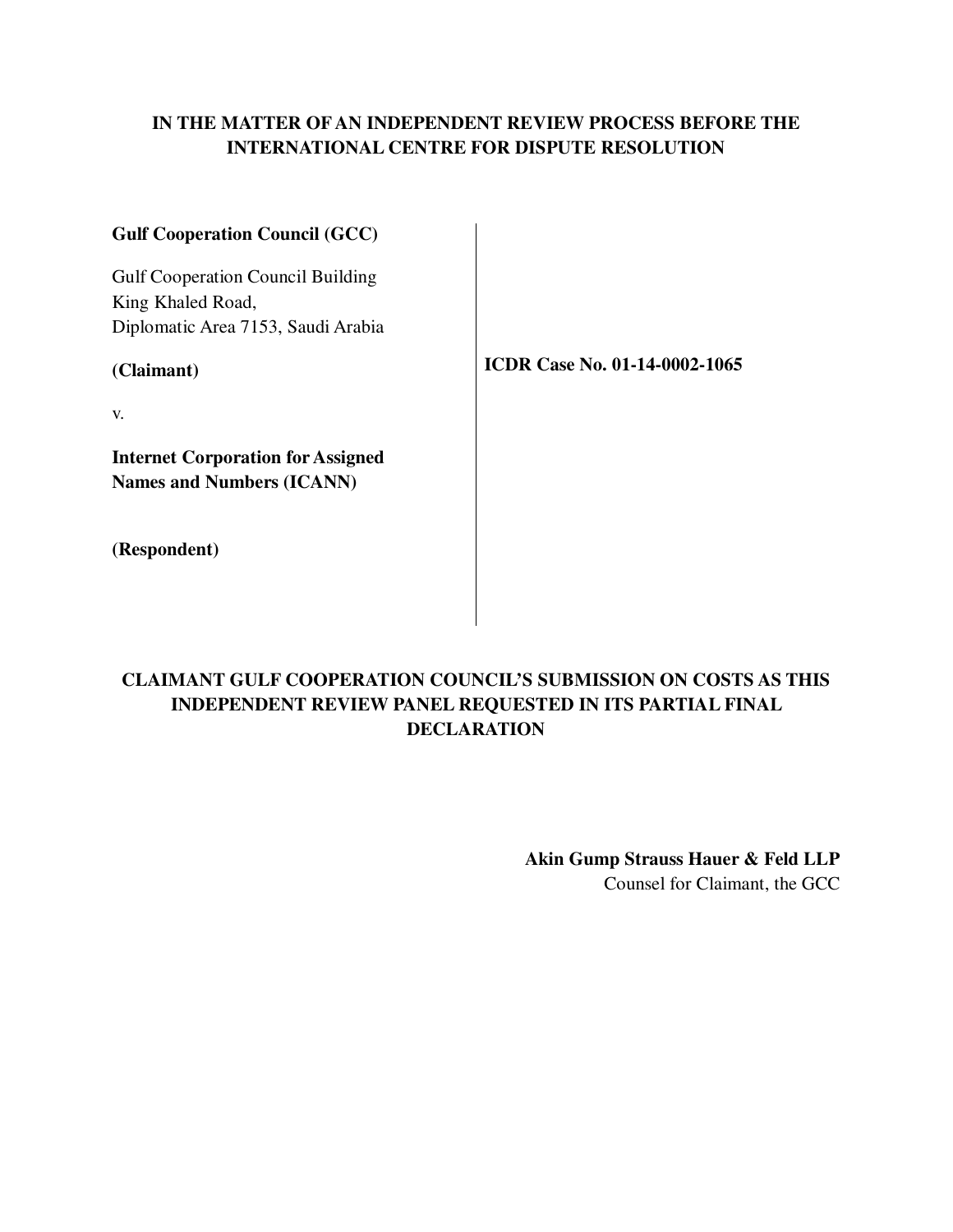#### **INTRODUCTION**

1. The GCC's submission on costs presents a single, straightforward question: Do *extraordinary circumstances* exist that warrant this Panel to depart from the undisputed standard that the GCC—as the party prevailing—*shall* ordinarily be reimbursed the fees and expenses it was forced to incur to prevent further action on the .PERSIANGULF  $gTLD$ <sup>1</sup> The GCC submits that the answer to this question is a resounding no. Extraordinary circumstances simply do not exist.

2. For extraordinary circumstances to exist, this Panel must consider the circumstances of the proceedings, including both (1) the reasonableness of ICANN's position and (2) that position's contribution to the public interest. $<sup>2</sup>$ </sup>

3. But ICANN's position throughout these proceedings was anything but reasonable. Instead, it was as this Panel described "unduly formalistic and simplistic."<sup>3</sup> ICANN insisted that by following blindly GAC's advice, it donned a cloak of unaccountability that allowed it to ignore compliance with ICANN's well-settled Core Values that mandate fairness, transparency, and diligence. ICANN maintained this insistence even after the DCA Panel rejected a nearidentical position that ICANN took in another IRP; the DCA Panel declared that "it would have expected the Board to, at a minimum, investigate the matter further before rejecting [the gTLD application]."<sup>4</sup>

4. Even if ICANN's insistence could somehow be deemed reasonable, ICANN's position throughout these proceedings did not contribute to the public interest. ICANN's Board

-

<sup>&</sup>lt;sup>1</sup> See ICANN's Supplementary Procedures at  $\P$  11 [Costs]. While the Panel notes correctly that the parties disagree whether the procedural rules governing this IRP include ICANN's Bylaws, this disagreement is moot for purposes of this motion because ICANN's Supplementary Procedures and Bylaws are virtually identical; each provide that the prevailing party shall be awarded its costs absent extraordinary circumstances. *Compare* ICANN's Bylaws Art. IV. § 3(18) with ICANN's Supplementary Procedures at ¶ 11 [Costs].

<sup>&</sup>lt;sup>2</sup> ICANN's Supplementary Procedures at  $\P$  11 [Costs].

<sup>&</sup>lt;sup>3</sup> October 19, 2016 Partial Final Declaration of the Panel of the Independent Review Process Panel ["Partial Final Declaration"] at ¶ 126.

<sup>4</sup> GCC's Supplementary IRP at Annex S-5 [DCA Declaration] at ¶ 113.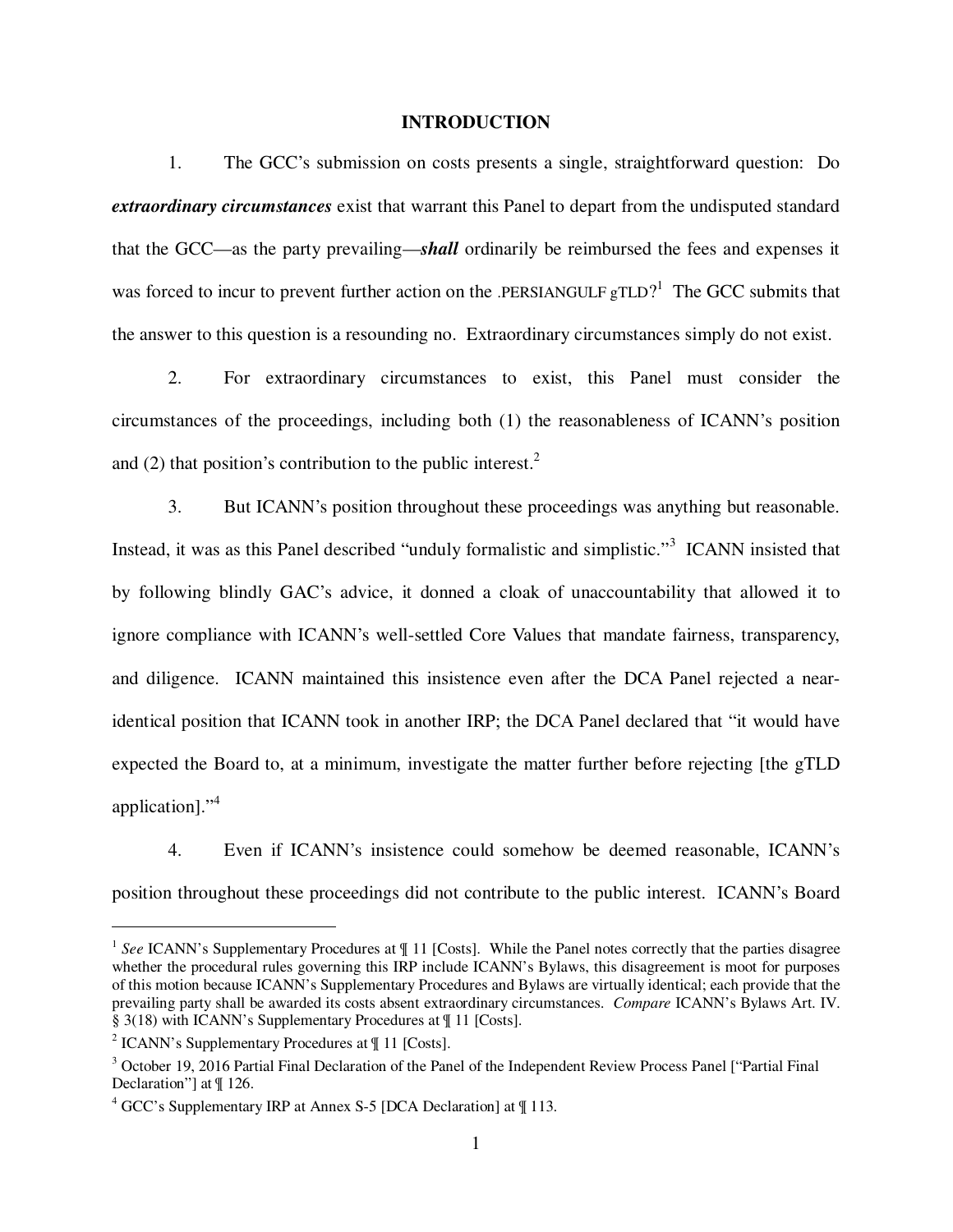picked a side on a decades-long divisive Gulf naming dispute and its treatment of the .PERSIANGULF gTLD application was, as this Panel declared, "essentially oblivious to the wellknown geo-political sensitivities associated with that dispute."<sup>5</sup>

5. Because no extraordinary circumstances exist to warrant this Panel's departure from the established baseline rule that the prevailing party is entitled to its costs, the GCC requests respectfully that this Panel declare that ICANN must pay the entirety of the GCC's administrative and arbitrator fees and expenses (currently \$112,429.19) that the GCC incurred to prevent ICANN from signing the registry agreement for the .PERSIANGULF gTLD application.

#### **ARGUMENT**

## **I. THIS PANEL CAN AND SHOULD AWARD THE GCC ITS COSTS INCURRED TO STOP ICANN FROM SIGNING THE REGISTRY AGREEMENT FOR THE .PERSIANGULF gTLD APPLICATION.**

#### **a. This Panel resoundingly rejected ICANN's position in these proceedings.**

#### **i. ICANN claims unreasonably it did not have to consult with GAC.**

6. The first step to determine whether extraordinary circumstances exist to warrant a departure from the undisputed standard to assign costs<sup>6</sup> to the non-prevailing party is to consider whether ICANN's position in these proceedings is reasonable. ICANN's position is encapsulated by *two excuses* on which it relies to justify its claim that the Board's decision to proceed with the .PERSIANGULF gTLD application did not violate any of ICANN's Bylaws or Articles. Neither is reasonable.

<sup>&</sup>lt;sup>5</sup> Partial Final Declaration at  $\P$  141.

<sup>6</sup> Costs include both the ICDR's fees and expenses, **and** the panelists' fees and expenses, including the emergency panelist. *See* ICDR Rules at Article 34 [Costs of Arbitration] (stating that costs include fees and expenses of arbitrators and administrator); *see also* GCC's Supplementary IRP at Annex S-5 [DCA Declaration] at ¶ 146 (awarding DCA as the prevailing party the fees and expenses of the: (1) panelists; (2) ICDR; and (3) emergency panelist); ICANN's Response to GCC's Supplementary IRP at Exhibit R-24 [Merck Declaration] at ¶ 69 (awarding ICANN as the prevailing party (1) the administrative fees and expenses of the ICDR and (2) the compensation and expenses of the panelists).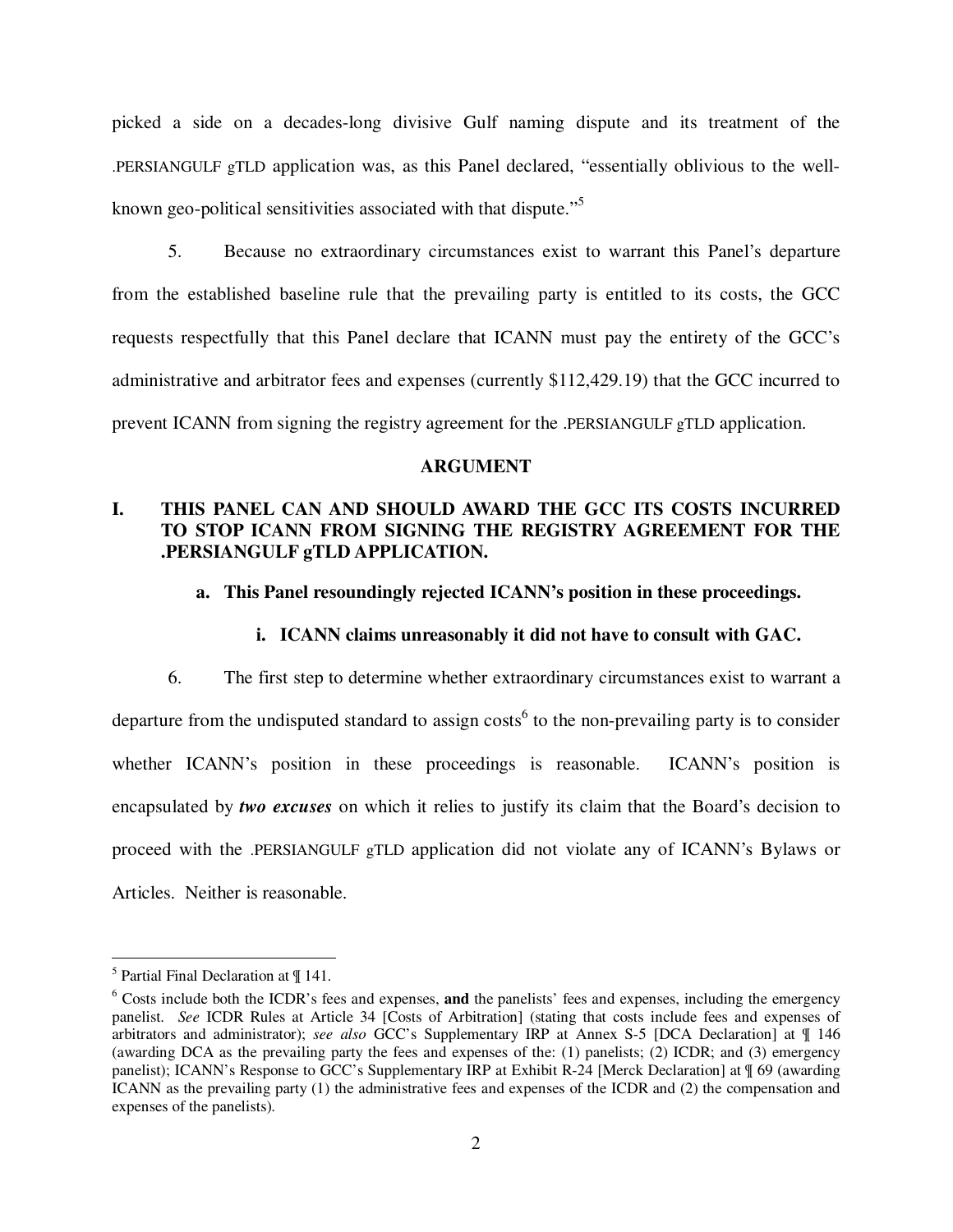7. ICANN's *first excuse* is that its Board followed GAC's advice to the letter, and the Board therefore had no obligation to enter into a dialogue with GAC before deciding to allow the .PERSIANGULF gTLD application to proceed.<sup>7</sup>

8. This defense, however, necessarily requires an unreasonable interpretation of the Guidebook. It is undisputed that under the Guidebook, GAC's advice can take only one of three forms.<sup>8</sup> GAC can advise ICANN that: (1) it is GAC's *consensus* that an application should *not*  proceed; (2) there are *concerns* about an application, after which the Board is *expected* to enter into a dialogue with GAC to understand those concerns; or (3) an application should *not* proceed unless remediated.<sup>9</sup> GAC's Durban Communiqué, however, states only that GAC "does not object" to the .PERSIANGULF gTLD application proceeding.<sup>10</sup>

9. To be sure, GAC's statement in the Durban Communiqué does not fall exactly into any of those three prescribed forms. But in no way does that statement reflect any advice, consensus or otherwise, that the application should not proceed, leaving only the second form of prescribed GAC advice. If anything, that alone should have signaled ICANN's Board to consult with GAC. Instead, ICANN's Board, without reason, treated that statement from the Durban Communiqué as consensus advice and allowed the application to proceed without consulting GAC. As this Panel proclaimed: "It is undisputed, and we agree, that the GAC did not issue [consensus advice] against the '.persiangulf' application or suggest remediation, leaving only the second form of advice – the expression of **concerns**, meant to prompt interaction with the Board." $^{11}$ 

<sup>7</sup> Partial Final Declaration at ¶ 116.

 $8$  Guidebook at § 3.1 [GAC Advice on New gTLDs].

 $9$  *Id.* at § 3.1 [GAC Advice on New gTLDs] (emphasis added).

<sup>&</sup>lt;sup>10</sup> GCC's IRP at Annex 24 [GAC Communiqué-Durban, South Africa].

<sup>&</sup>lt;sup>11</sup> Partial Final Declaration at  $\P$  124 (emphasis in original).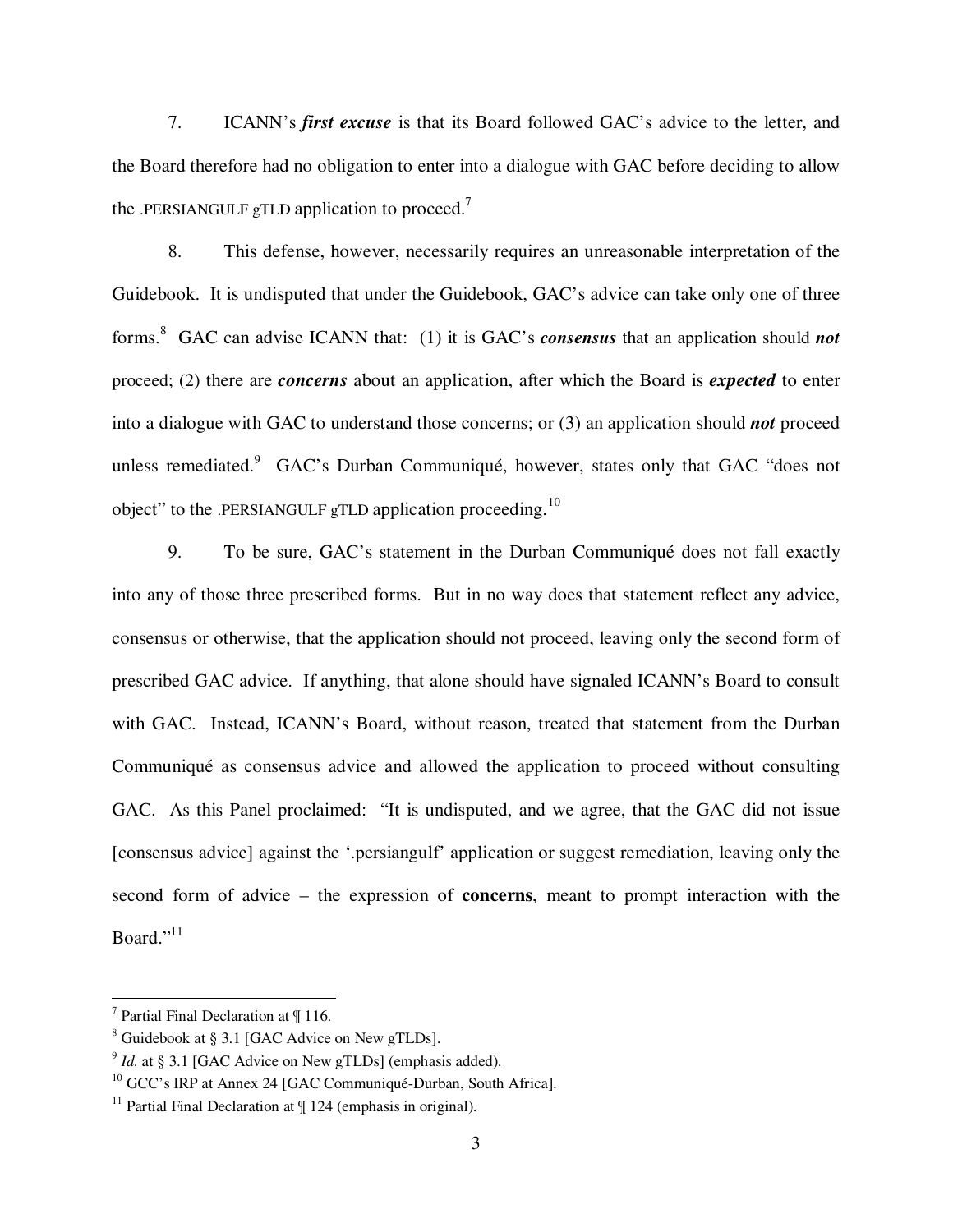10. ICANN's position is all the more unreasonable because it means that ICANN's Board did not even review GAC's Meeting Minutes before making its decision. GAC's Meeting Minutes state unequivocally that there are "opposing views" regarding the .PERSIANGULF gTLD application and that "there would not be a consensus."<sup>12</sup>

11. Undeterred by the unequivocally contradicting Meeting Minutes, ICANN makes several attempts to diminish their significance, but each attempt is equally unreasonable. To begin, ICANN claims that GAC Principle 51 mandates that GAC can only convey advice through a Communiqué, thereby rendering GAC's Meeting Minutes irrelevant to whether the Board was obligated to enter into a dialogue with GAC before making its decision. ICANN's interpretation of Principle 51 is unreasonable, however, as Principle 51 speaks to a Chair's authority to issue a Communiqué to the Media following a meeting. This Panel rejected outright ICANN's argument that GAC may only provide official advice to the Board through a Communiqué.<sup>13</sup>

12. Next, ICANN claims that even if the Meeting Minutes are somehow relevant, it could not have looked at them because they were not posted until *after* the Board's September 2013 decision. This Panel rejected this excuse as unreasonable. It is "equally difficult to accept that the Board – as part of basis due diligence – would not have asked for draft Minutes concerning GAC discussions of such a geo-politically charged application.<sup>"14</sup>

13. Ultimately, ICANN claims any failure to look at those Meeting Minutes was inconsequential because the advice GAC conveys in the Communiqué and the Meeting Minutes

<sup>&</sup>lt;sup>12</sup> GCC's IRP at Annex 34 [GAC Meeting Minutes-Durban, South Africa].

 $13$  Partial Final Declaration at  $\P$  132.

 $14$  *Id.* at ¶ 134.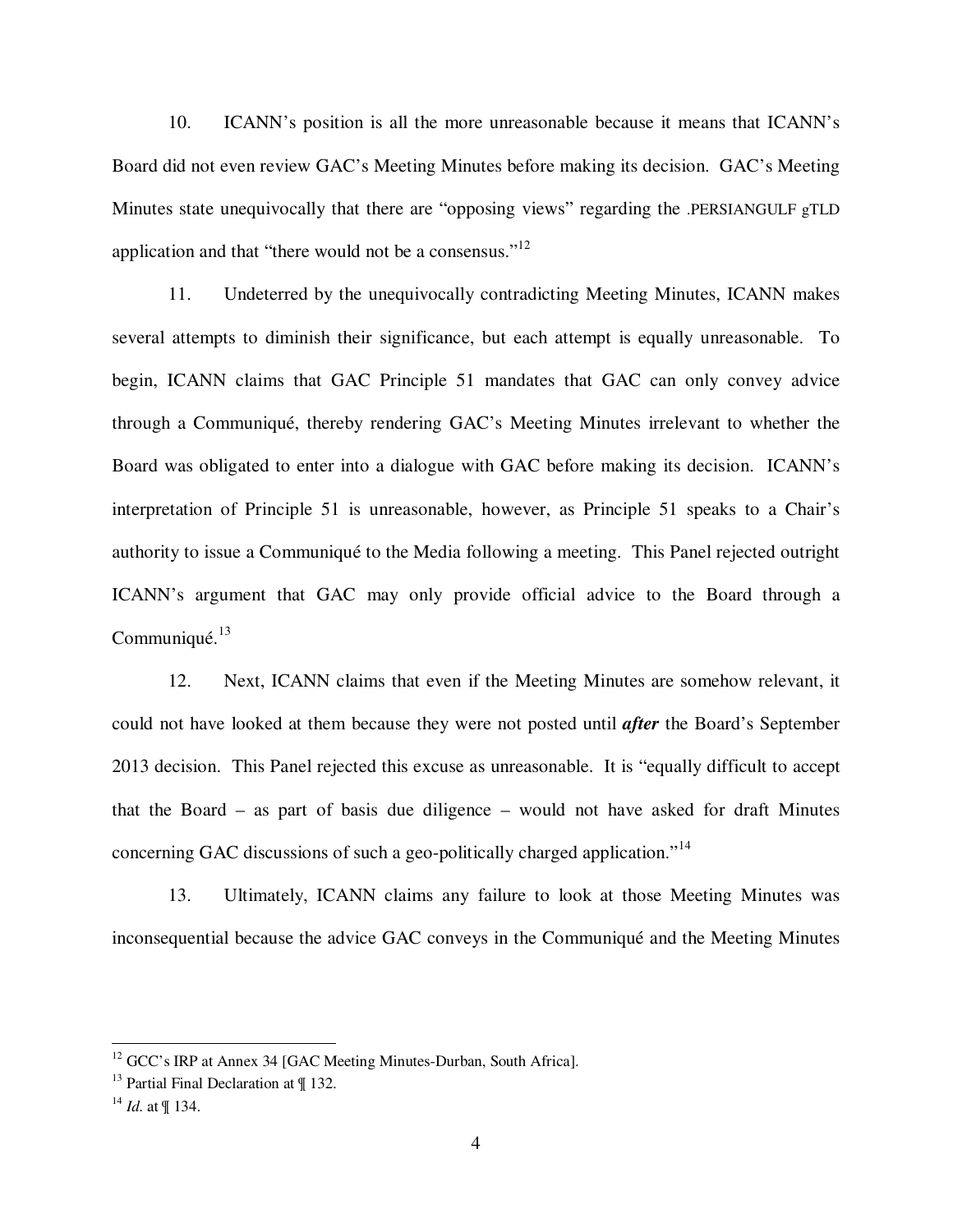are consistent.<sup>15</sup> But this requires yet another unreasonable interpretation because the Meeting Minutes unequivocally indicate opposition from GAC members.<sup>16</sup> This Panel of course rejected that argument too. $17$ 

14. This Panel derided ICANN's defense—that ICANN's procedures only require it to consider the Communiqué—as simplistic and formalistic.<sup>18</sup> A simplistic and formalistic position cannot be and should not be considered reasonable.

## **ii. ICANN unreasonably claims it made an independent and transparent decision.**

15. ICANN's *second defense* to the GCC's claim that the Board did not make an independent and transparent decision to proceed with the application is equally unreasonable.

16. ICANN recites a series of routine steps its Board took to support its position that its Board's decision was independent and transparent. Specifically, ICANN claims that the Board independently and transparently evaluated the .PERSIANGULF gTLD application by positing publicly the:

- a. Durban Communiqué;
- b. Board meeting records discussing each item in the Durban Scorecard responding to the GAC's advice; and
- c. Resolution adopting the unanimous voting based on the Durban Scorecard.<sup>19</sup>

17. After reviewing these steps, this Panel declared: "At the end of the day, there is *simply no evidence*—or even the slightest indication—that the Board collected facts and engaged with the GCC's serious concerns before resolving to allow the persiangulf application to

<u>.</u>

<sup>15</sup> *Id.* at ¶ 133.

<sup>&</sup>lt;sup>16</sup> GCC's IRP at Annex 34 [GAC Meeting Minutes-Durban, South Africa].

<sup>&</sup>lt;sup>17</sup> Partial Final Declaration at  $\P$  133.

<sup>18</sup> *Id.* at ¶ 126.

<sup>19</sup> *Id.* at ¶ 118.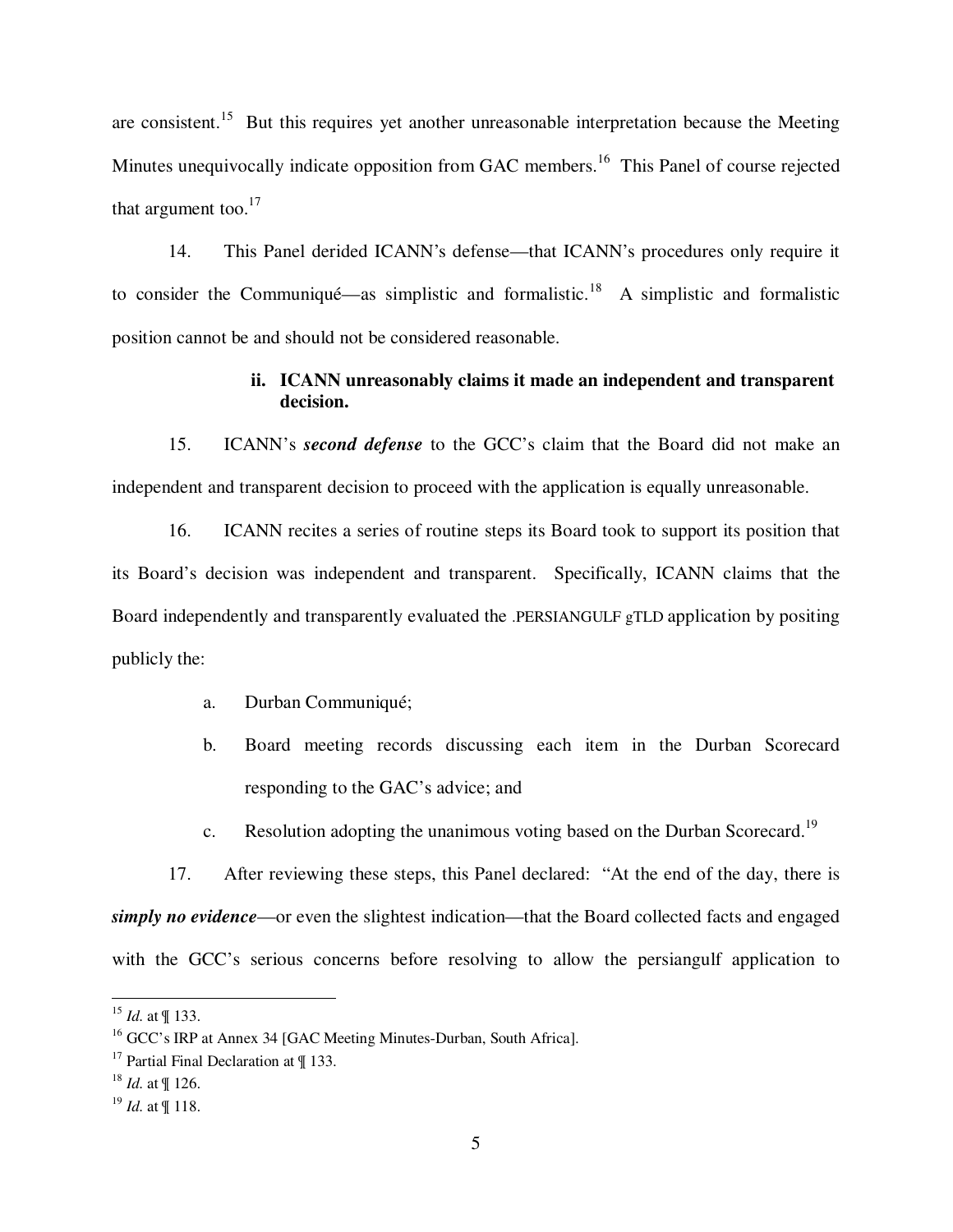proceed."<sup>20</sup> Indeed, this Panel noted that: (i) "…there was **no** discussion of **any** factors whatsoever in that decision; $v^{21}$  (ii) the Board's decision-making process was virtually nonexistent; $^{22}$  and (iii) the Board's decision lacked even a modicum of independent investigation.<sup>23</sup> In his Emergency Declaration, the emergency panelist also concluded that based on a careful review of the Bylaws and evidence there are "serious questions about the decision making process of the ICANN Board under the Bylaws in connection with the approval of the application for .PERSIANGULF as a new gTLD."<sup>24</sup>

18. Concluding that by simply following the routine steps of posting information about the application, meeting to review the application, and acting strictly on the basis of the Durban Communiqué and two-sentences from the Scorecard that the Board made an independent and transparent decision is unreasonable. This Panel characterized these steps as "empty;"<sup>25</sup> hardly the kind of steps that would satisfy the Board's obligations of transparency and independent investigation.

19. Unsurprisingly, this Panel declared the Board's "routine treatment of the nonroutine '.persiangulf gTLD application to have been non-transparent, unfair and essentially oblivious to the well-known geo-political sensitivities associated with the name 'Persian Gulf.'" $^{26}$ 

 $^{20}$  *Id.* at  $\parallel$  138 (emphasis added).

<sup>&</sup>lt;sup>21</sup> *Id.* at  $\P$  142 (emphasis in original).

<sup>22</sup> *Id.* at ¶ 143.

<sup>23</sup> *Id.* at ¶ 139.

<sup>&</sup>lt;sup>24</sup> February 12, 2015 Interim Declaration on Emergency Request for Interim Measures of Protection ["Emergency Interim Declaration"] at ¶ 73.

<sup>&</sup>lt;sup>25</sup> Partial Final Declaration at  $\P$  138.

<sup>26</sup> *Id.* at ¶ 141.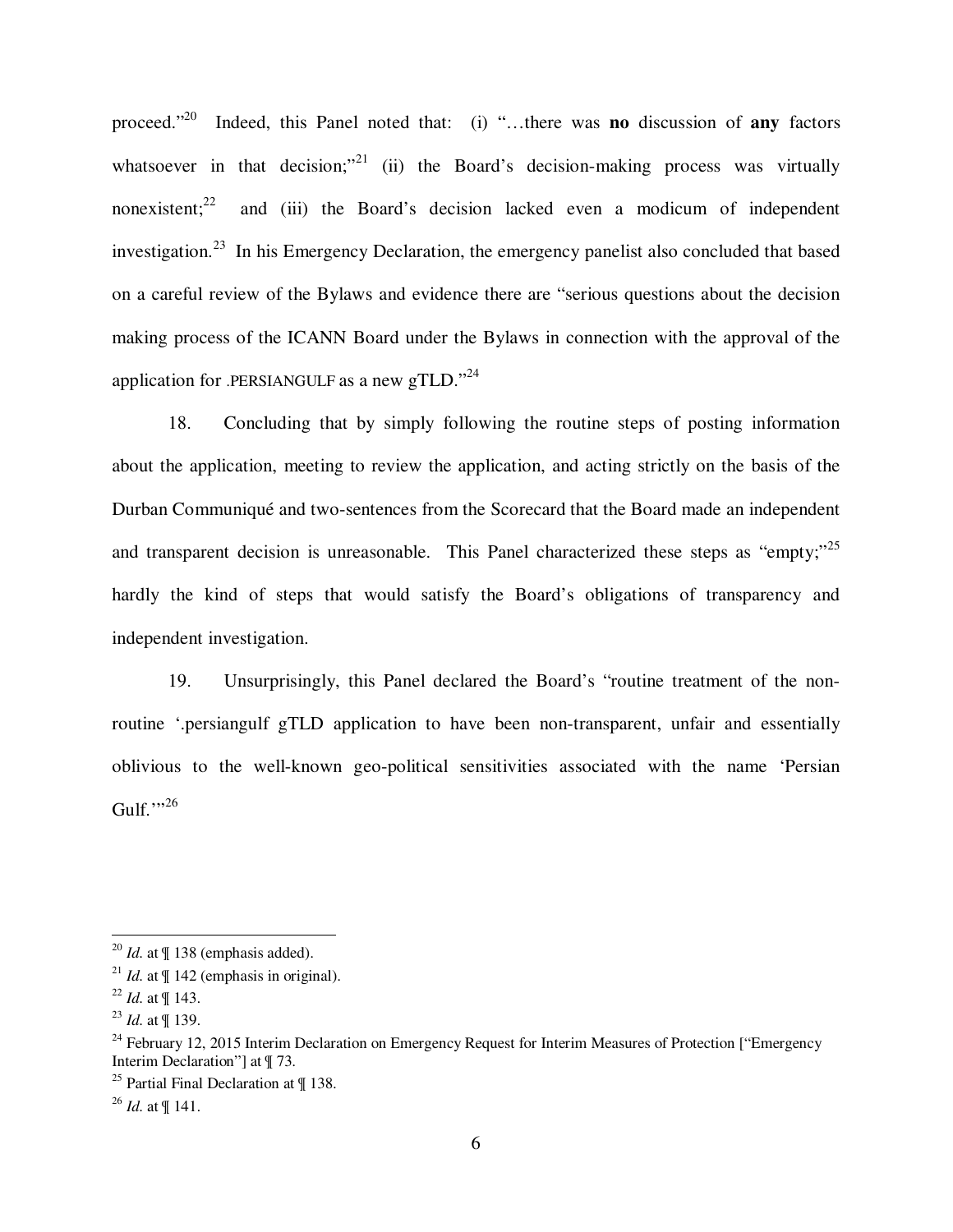20. Hard-pressed to demonstrate reasonableness,  $27$  ICANN may argue that extraordinary circumstances nonetheless exist to warrant departure from the baseline rule to award costs to the GCC. For instance, ICANN may claim that the circumstances of this case are extraordinary because GAC's advice in the Durban Communiqué did not follow one of the three prescribed forms, or that the Durban Meeting Minutes were not available until *after* the Board's decision.

21. But these facts do not rise to the level of extraordinary. If anything, these facts highlight the Board's unreasonableness: The Board failed to consult with GAC before making its decision even though GAC's advice did not take one of the three prescribed forms and the Board did not have access to GAC's Durban Meeting Minutes. Extraordinary circumstances are rare and exist only in unusual instances.<sup>28</sup>

#### **b. ICANN's position did not contribute to the public interest.**

22. The second factor to determine whether extraordinary circumstances exist is whether ICANN's position contributed to the public interest. It did not. Prior IRP panels have relied on this public interest exception to relieve a non-prevailing party from paying costs, but those situations were unique and those proceedings conferred a benefit to the public.

-

 $27$  To argue that ICANN has been reasonable, ICANN may point to its counsel's cooperation throughout the proceedings, including counsel's agreement to appoint an emergency panelist. But the cost-shifting standard focuses on the reasonableness of the conduct giving rise to the IRP, not counsel's conduct during the IRP. Otherwise, nothing would deter ICANN from advancing patently unreasonable positions to force a claimant to file an IRP and then avoid reimbursing the claimant's costs by having its counsel act in a cooperative manner.

<sup>&</sup>lt;sup>28</sup> October 17, 2006 Final Declaration, Corn Lake, LLC v. ICANN [ICDR Case No. 01-15-0002-9938] at ¶ 8.97; (available at https://www.icann.org/en/system/files/files/irp-corn-lake-final-declaration-17oct16-en.pdf) (refusing to award costs to the prevailing party because "…this is a unique situation and peculiar to its own unique and unprecedented facts.").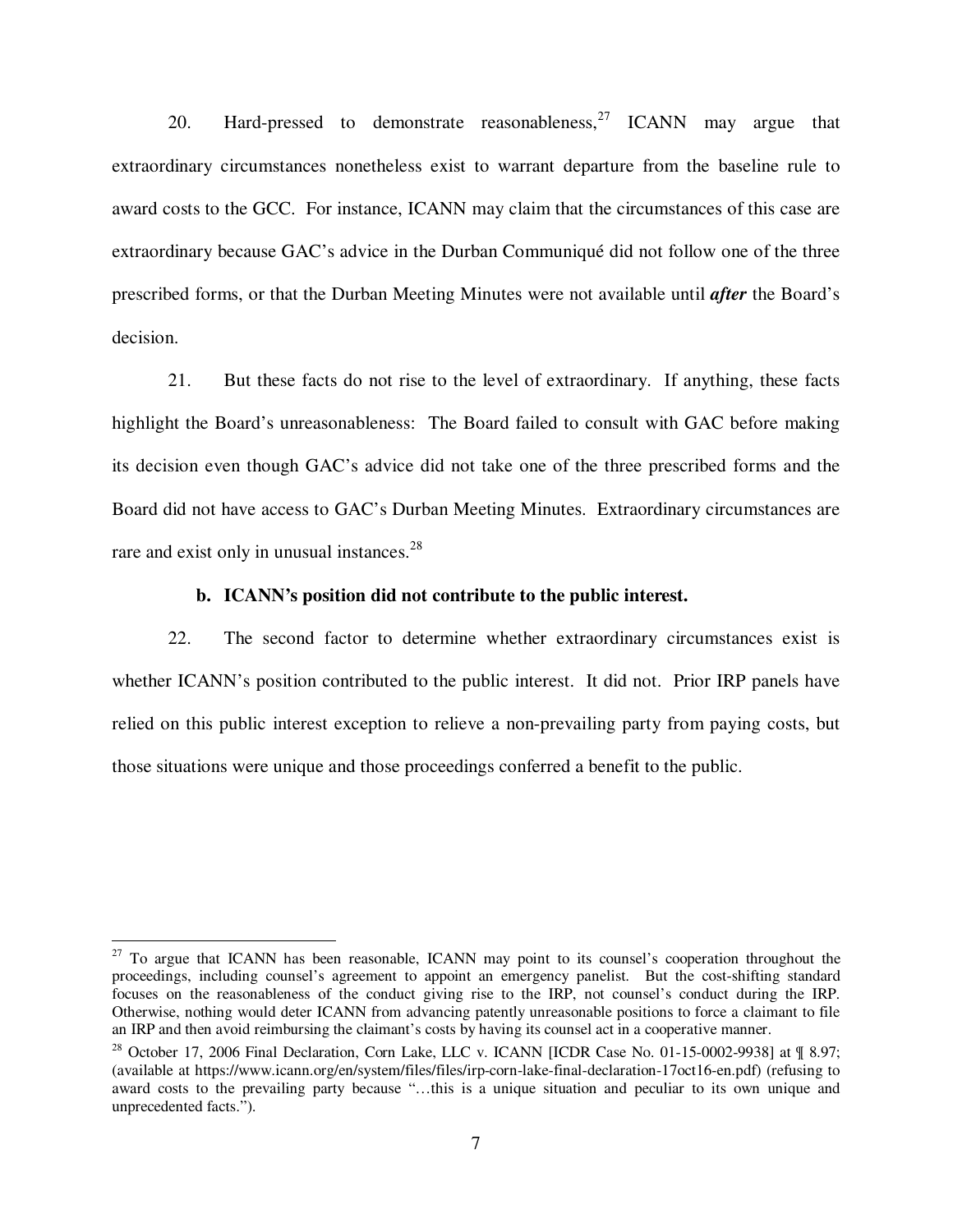23. For example, during the proceedings in the Little Birch IRP.<sup>29</sup> that panel relied on the public interest exception to spare Little Birch from having to pay ICANN's costs even though Little Birch was not the prevailing party. But that proceeding had a unique circumstance: counsel for claimant notified the Panel of a data breach and possible misappropriation of confidential business information by a Little Birch competitor.<sup>30</sup> Because of the Little Birch IRP, ICANN became aware of a possible data breach.

24. The proceedings in the Booking  $IRP<sup>31</sup>$  were also unique. The Booking Panel relied on the public interest exception to save claimant Booking from having to pay ICANN's costs. The Booking Panel declared: "We consider that the extraordinary circumstances of case in which some members of ICANN's New gTLD Program Committee have publicly declared that, in their view, the rules on the basis of which Booking.com's claims fail should be reconsidered by ICANN - warrants such a holding."<sup>32</sup> Because of the Booking IRP, ICANN became aware of a need to reconsider some of its rules, which in turn will benefit the public.

25. By contrast, here, ICANN's position did not benefit the public.<sup>33</sup> If anything, ICANN's Board exacerbated the hotly contested dispute between Arab states and Iran over the Gulf's correct name by ignoring: (i) the very existence of this decades-long Gulf naming dispute; (ii) the GCC's repeated objections throughout the application process; (iii) its

-

 $29$  February 12, 2016 Final Declaration, Little Birch LLC, et al. v. ICANN, ICDR Case No. 01-15-0002-8061 ["Little Birch Declaration]] (available at https://www.icann.org/en/system/files/files/irp-despegar-online-et-al-finaldeclaration-12feb16-en.pdf).

 $30$  Little Birch Declaration at  $\P$  157.

<sup>&</sup>lt;sup>31</sup> GCC's Supplementary IRP at Annex S-4 [March 3, 2015 Final Declaration, Booking.com v. ICANN, ICDR Case No. 50-20-1400-0247 ["Booking Declaration"]].

 $32$  Booking Declaration at  $\P$  152.

<sup>&</sup>lt;sup>33</sup> ICANN may argue that this IRP has benefitted the public by shedding light on the already well-known Gulfnaming dispute. The GCC of course disagrees. But even if true, ICANN cannot be allowed to rely on this position to avoid paying the GCC's costs. This would create a perverse standard that would allow ICANN to always escape the prevailing party's costs by simply arguing that the public learned from ICANN's position, regardless of the validity of that position.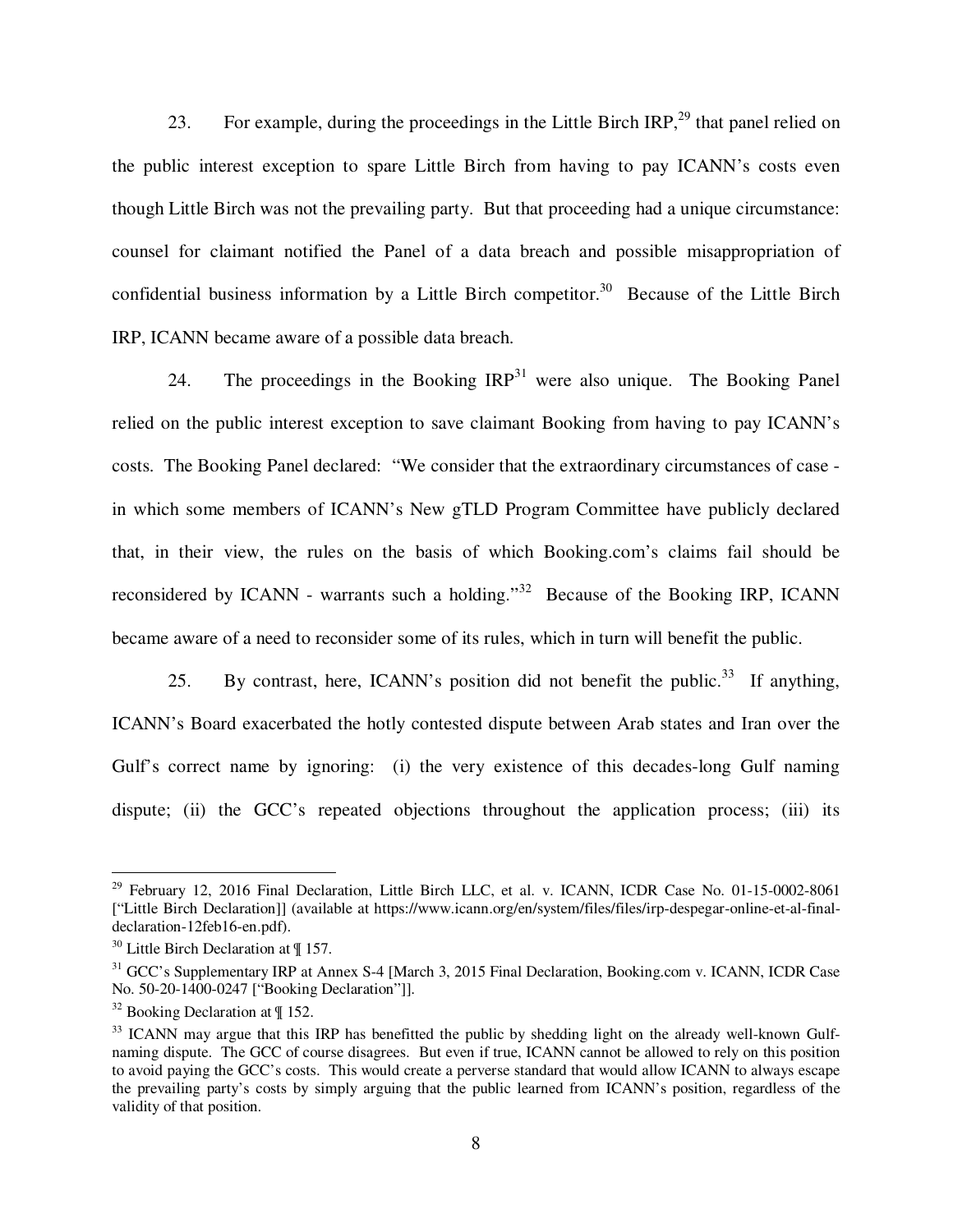obligations to consult with GAC; and (iv) the Independent Objector's cautionary statement that ICANN should not disrupt the status quo and take a position on the Gulf-naming dispute.<sup>34</sup>

26. This Panel concluded that the Board's treatment of the .PERSIANGULF gTLD application was *essentially oblivious* to the well-known geo-political sensitivities associated with the name "Persian Gulf."<sup>35</sup>

**\*\*\***

27. In sum, no extraordinary circumstances exist here to relieve ICANN from paying the administrative and arbitrator fees and expenses the GCC was forced to incur to stop ICANN from signing the registry agreement.

28. This includes the costs the GCC incurred in connection with its request for emergency relief.<sup>36</sup> Before the GCC filed its IRP, ICANN intended to sign imminently the registry agreement for the .PERSIANGULF  $gTLD$ .<sup>37</sup> Without emergency relief, ICANN could have and would have signed the registry agreement before the GCC's IRP was decided.<sup>38</sup> The GCC had to apply for emergency relief to obtain the relief it ultimately sought and that this Panel awarded: A declaration enjoining ICANN from signing the registry agreement.

### **CONCLUSION**

29. Because there are no extraordinary circumstances to justify this Panel's departure from the undisputed standard that the prevailing party is ordinarily entitled to its costs, this Panel can and should declare that ICANN reimburse the GCC the entirety of the administrative and arbitrator fees and expenses it was forced to incur to prevent ICANN from signing the registry

 $34$  ICANN's Response at Ex. R-11 [IO's Comments on .PERSIANGULF].

 $35$  Partial Final Declaration at  $\P$  141 (emphasis added).

<sup>&</sup>lt;sup>36</sup> GCC's Supplementary IRP at Annex S-5 [DCA Declaration] at  $\parallel$  146 (awarding DCA as the prevailing party the fees and expenses of the: (1) panelists; (2) ICDR; and (3) emergency panelist).

 $37$  Emergency Interim Declaration at  $\P$  56.

<sup>38</sup> *Id.* at ¶ 59.